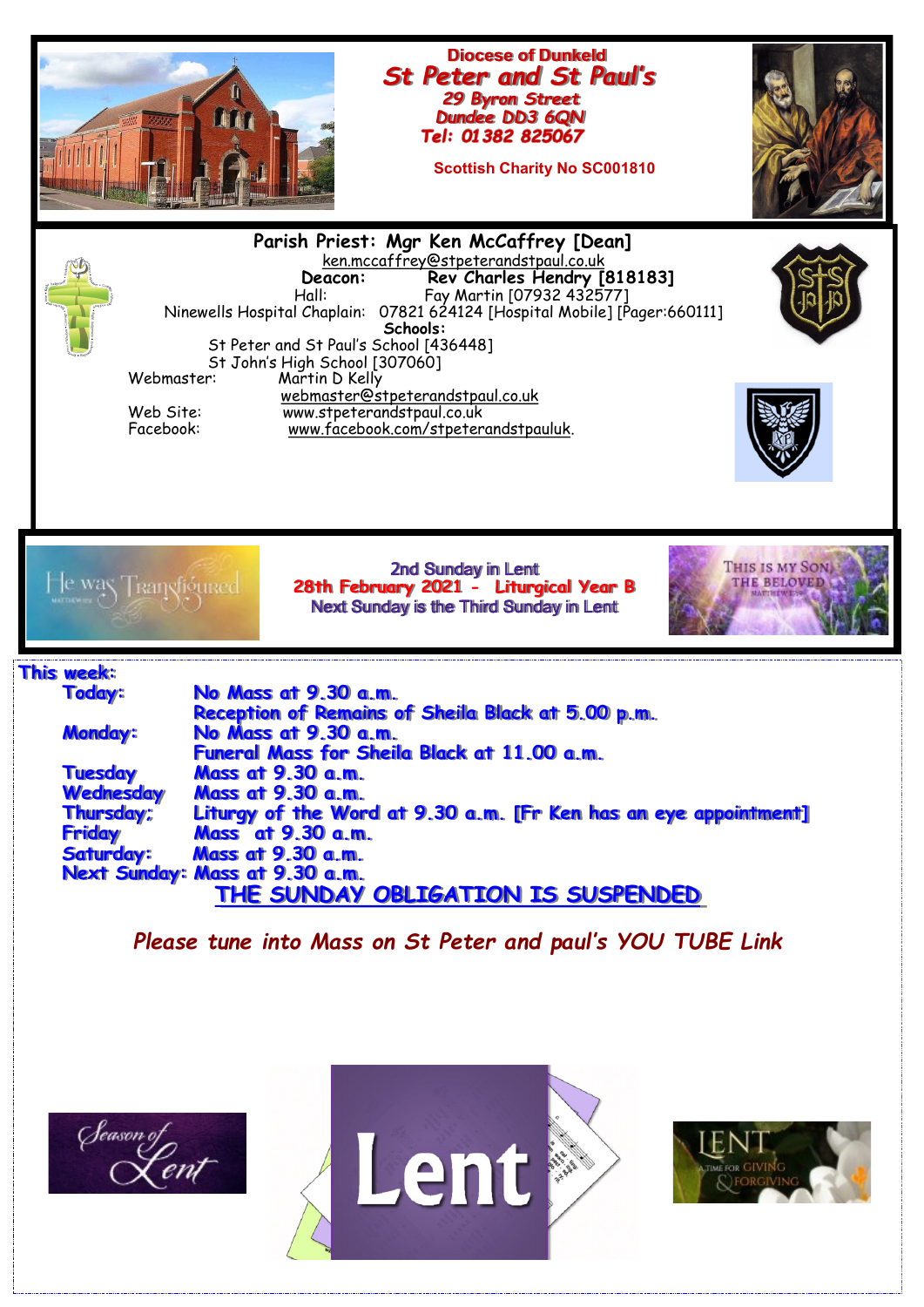## *Of your charity, please pray for:*

**Our recently deceased: Sheila Black [Funeral Mass on Monday at 11.00 a.m., Christine Rice, Mamie Malkowska, Kathleen Keys, & Julie McGowan and for all whose anniversaries occur at this time: Frank Chaplain & Theresa Low or those sick in hospital: Teresa Macgregor, Eddie Cleary, Sylvia Delnavo, Jean McKennie & Jack McKennie**

### **Hospital chaplaincy and visitation**

If you or a loved one is **in hospital** and wish to receive the Sacraments, please make contact with the **Duty Hospital Chaplain** on **07821 624124. Other priests have been refused entry to wards at this time.** The chaplain can be contacted by pager through the hospital switchboard on **01382 660111.** 

#### FINANCE UPDATE

This year, as you know, has been most challenging in these times of lockdown.

The Virus has had an impact on our parish finances. Our weekly income has been devastated by Church closures and earlier with restrictions in number attending services and many regular contributors have been unable to support the parish during the past year for a variety of reasons. Our income has decreased by around 40%. We have in these cold times kept our church heated and the Gas bill and Electric Bill have been quite high; just over £700 in the last quarter.

We are grateful for those who have supported us by Gift Aid and those who have put their collection envelops and donations through the door or made donations through our Bank.

If you can make an offering our details are;

Royal Bank of Scotland - Dundee Kingsway Circus Branch, 277 Strathmartine Road, DD3 8NS Trustees of the Roman Catholic Diocese of Dunkeld No 3 Charity—St Peter and Paul Mission SORT CODE - 83 –18-12 ACCOOUNT - 00106267 Thank you all for your continued support

Thank you for donations of £920 received this past week

#### LENTEN SCIAF APPEAL

Our SCIAF Boxes have been delivered. They may be collected from the Church if you are out for a walk or essential reasons. The Little Chapel will be open during daylight hours after Mass on Sunday. Pleas enter by the side door, sanitise your hand take a SCIAF Package. Also available will be a Pastoral Letter from Bishop Stephen for Lent and the parish newsletter. Please follow the Government Guidelines and stay safe. Please feel free to take SCIAF booklets and newsletters for your neighbours. CCTV will be in operation at all times.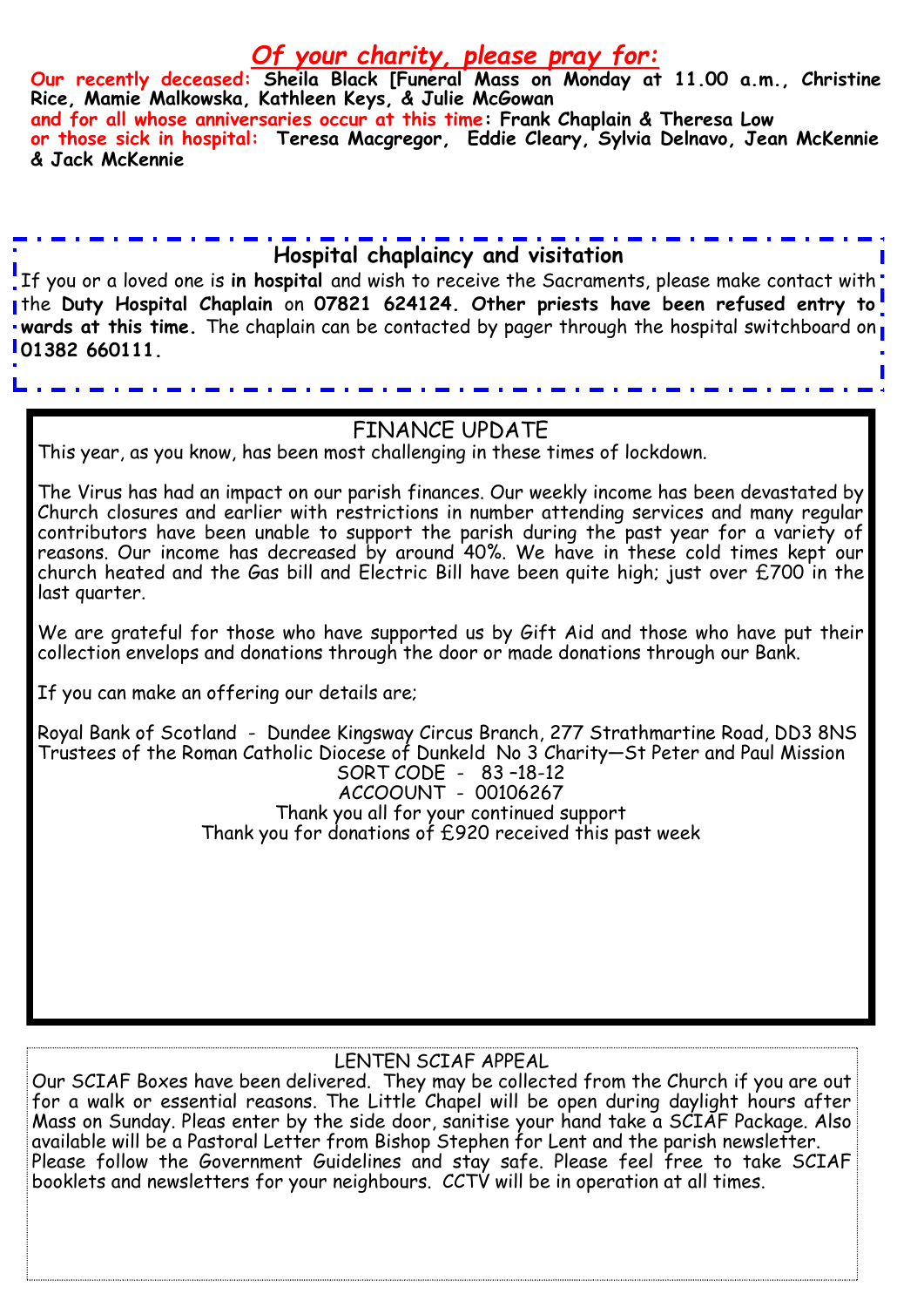#### Freedom to let go

I came across a sentence in a book I was reading recently which struck me very forcibly: 'all love relationships flourish only when there is freedom to let go of what is precious, so as to receive it back as a gift'. It is not easy to let go of what is precious.

# HIS FACE SHONE LIKE THE SUN MATTHFW 17.2

The more precious someone is to us, the harder it is to let go of that person. The more attractive someone is to us, the more we feel inclined to possess that person. Yet, in the effort to possess someone we can easily lose them. At the heart of all loving relationships is the freedom to let go of the other, and in letting go to receive the other back as a gift. Parents know that there comes a time when they have to let go of their sons or daughters, even though they are more precious to them than anything else. They may have to let them go to another country or to the person whom they have chosen as their future spouse. Yet, in letting go of their children, parents invariably discover that they receive them back as a gift. Single people too have to learn the freedom of letting go what is precious so as to receive it back as a gift. In any good and healthy friendship, people need to give each other plenty of space.

In today's reading Abraham is portrayed as being willing to let go of what was most precious to him, the only son of his old age. In being willing to let his son go to God, he went on to receive him back as a gift. Many people find it a very disturbing story, because it portrays God as asking Abraham to sacrifice his only beloved son as a burnt offering to God. We are rightly shocked by the image of God asking a father to sacrifice his son in this way. Abraham lived about a thousand years before Christ. In the religious culture of that time it was not uncommon for people to sacrifice their children to various gods. The point of the story seems to be that the God of Israel is not like the pagan gods. If Abraham thought that God was asking him to sacrifice his son Isaac like the people who worshipped other gods, he was wrong. God was not asking this of Abraham. Yet, the willingness of Abraham to let go of what was most precious to him if that was what God was asking remained an inspiration to the people of Israel. He had already shown a willingness to let go of his family and his homeland as he set out towards an unknown land in response to God's call.

The early church came to understand the relationship between Abraham and Isaac as pointing ahead to the relationship between God the Father and Jesus. Like Abraham, God was prepared to let go of what was most precious to him, his one and only Son, out of love for humanity. God was prepared to let his Son go to humanity, with all the dangers that entailed for his Son. Saint Paul was very struck by this extraordinary generosity of God on our behalf, as he says in the 2nd Reading, 'God did not spare his own Son, but gave him up to benefit us all'. God let his precious Son go to humanity even though the consequences of that were the rejection of his Son and, ultimately, his crucifixion. Even after Jesus was crucified, God continued to give him to us as risen Lord. When Paul contemplates this self-emptying love of God for us, he asks aloud, in the opening line of that 2nd Reading, 'With God on our side who can be against us?' Paul is declaring that if God's love for us is this complete, then we have nothing to fear from anyone. Here is a love that has no trace of possessiveness, a love that makes us lovable.

In today's gospel reading, Peter, James and John are taken up a high mountain by Jesus, and there they have an experience of Jesus which took their breath away. It was an experience that was so precious that Peter could not let it go. He wanted to prolong it indefinitely and so he says to Jesus, 'Rabbi, it is wonderful for us to be here, so let us make three tents, one for you, one for Moses and one for Elijah'. He and the other two disciples had a fleeting glimpse of the heavenly beauty of Christ, and did not want to let go of it. Beauty always attracts; it calls out to us. Yet, Peter and the others had to let go of this precious experience; it was only ever intended to be momentary. They would receive it back in the next life as a gift. For now, their task was to listen to Jesus, 'This is my beloved Son. Listen to him'. That is our task too. We spend our lives listening to the Lord as he speaks to us in his word and in and through the circumstances of our lives; we listen to him as a preparation for that wonderful moment when we see him face to face in eternity and we can finally say, 'it is wonderful to be here'.